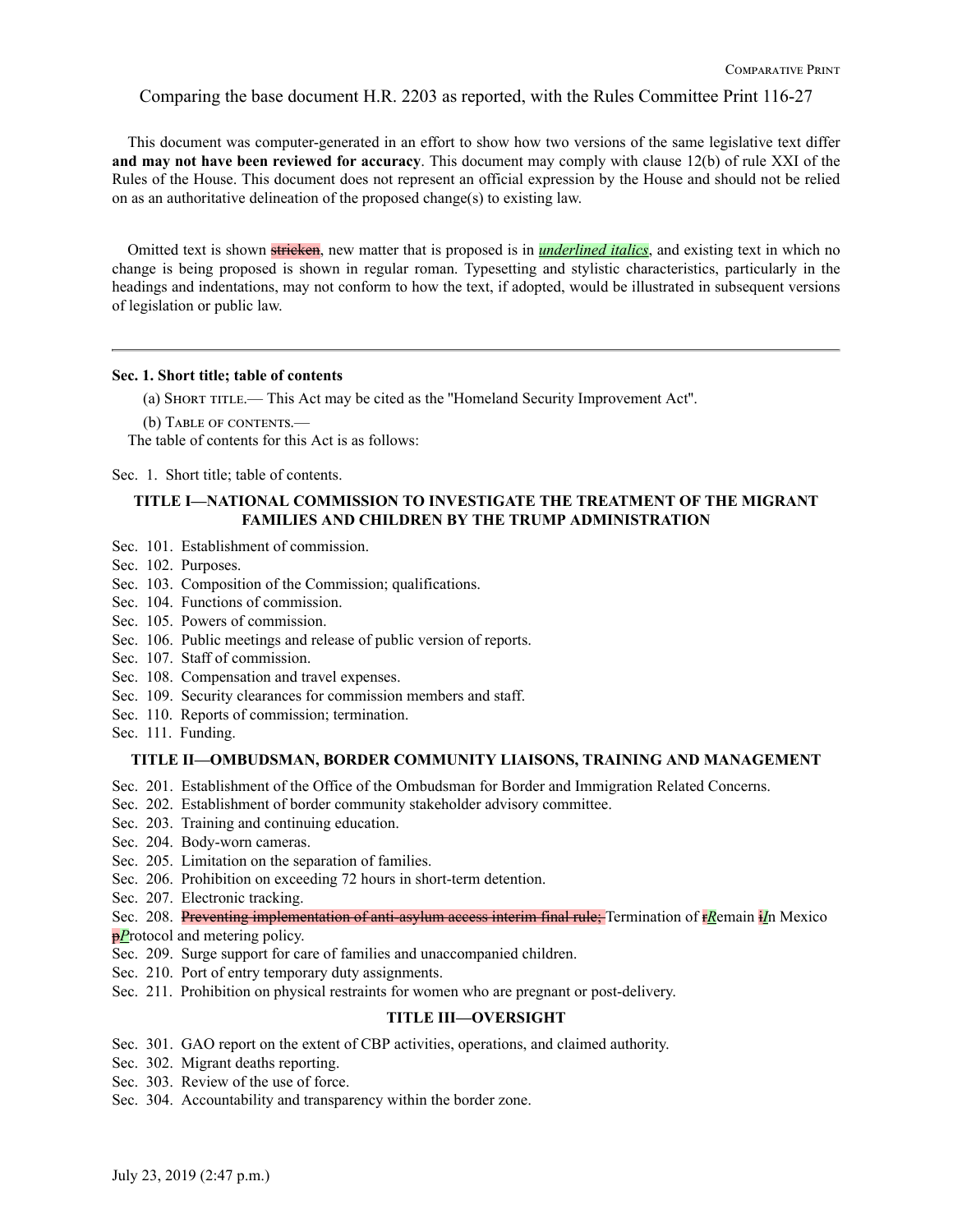Sec. 305. Audit and inspections of detention facilities.

# **Title I—National Commission to Investigate the Treatment of the Migrant Families and Children by the Trump Administration**

#### **Sec. 101. Establishment of commission**

There is established in the legislative branch the National Commission to Investigate the Treatment of Migrant Families and Children By the Trump Administration (in this Act referred to as the ''Commission'').

#### **Sec. 102. Purposes**

The purposes of the Commission are to—

(1) examine the handling of migrant families and children apprehended along the United States-Mexico border by U.S. Customs and Border Protection since January 2017;

(2) ascertain, evaluate, and report on the evidence developed by all relevant governmental agencies regarding the facts and circumstances surrounding the handling by the Departments of Homeland Security and Health and Human Services of migrant families and children who were apprehended at the southern border since January 2017;

(3) build upon the investigations of other entities, and avoid unnecessary duplication, by reviewing the findings, conclusions, and recommendations of—

(A) Department of Homeland Security Office of Inspector General;

(B) Department of Health and Human Services Office of Inspector General; and

(C) other executive branch, congressional, or independent investigations into the treatment of and detention conditions for migrant families and children apprehended at the southern border by the Department of Homeland Security since January 2017;

(4) make a full and complete accounting of the handling of the migrant families and children apprehended at the southern border since January 2017; and

(5) investigate and report to the President and Congress on its findings, conclusions, and recommendations for corrective measures.

#### **Sec. 103. Composition of the Commission; qualifications**

(a) Members.— The Commission shall be composed of 10 members, of whom—

(1) one member shall be appointed by the leader of the Democratic Party (majority or minority leader, as the case may be) in the House of Representatives, with the concurrence of the leader of the Democratic party (majority or minority leader as the case may be) in the Senate, who shall serve as chairman of the Commission;

(2) two members shall be appointed by the senior member of the leadership of the Democratic party in Senate;

(3) three members shall be appointed by the senior member of the leadership of the Republican party in the Senate;

(4) three members shall be appointed by the senior member of the leadership of the Democratic party in the House of Representatives; and

(5) one member shall be appointed by the senior member of the leadership of the Republican party in of the House of Representatives.

(b) Qualifications.— Each individual appointed to the Commission shall have expertise and experience in at least one of the following areas:

(1) Immigration law, particularly experience representing asylees.

(2) Public health.

(3) Child welfare.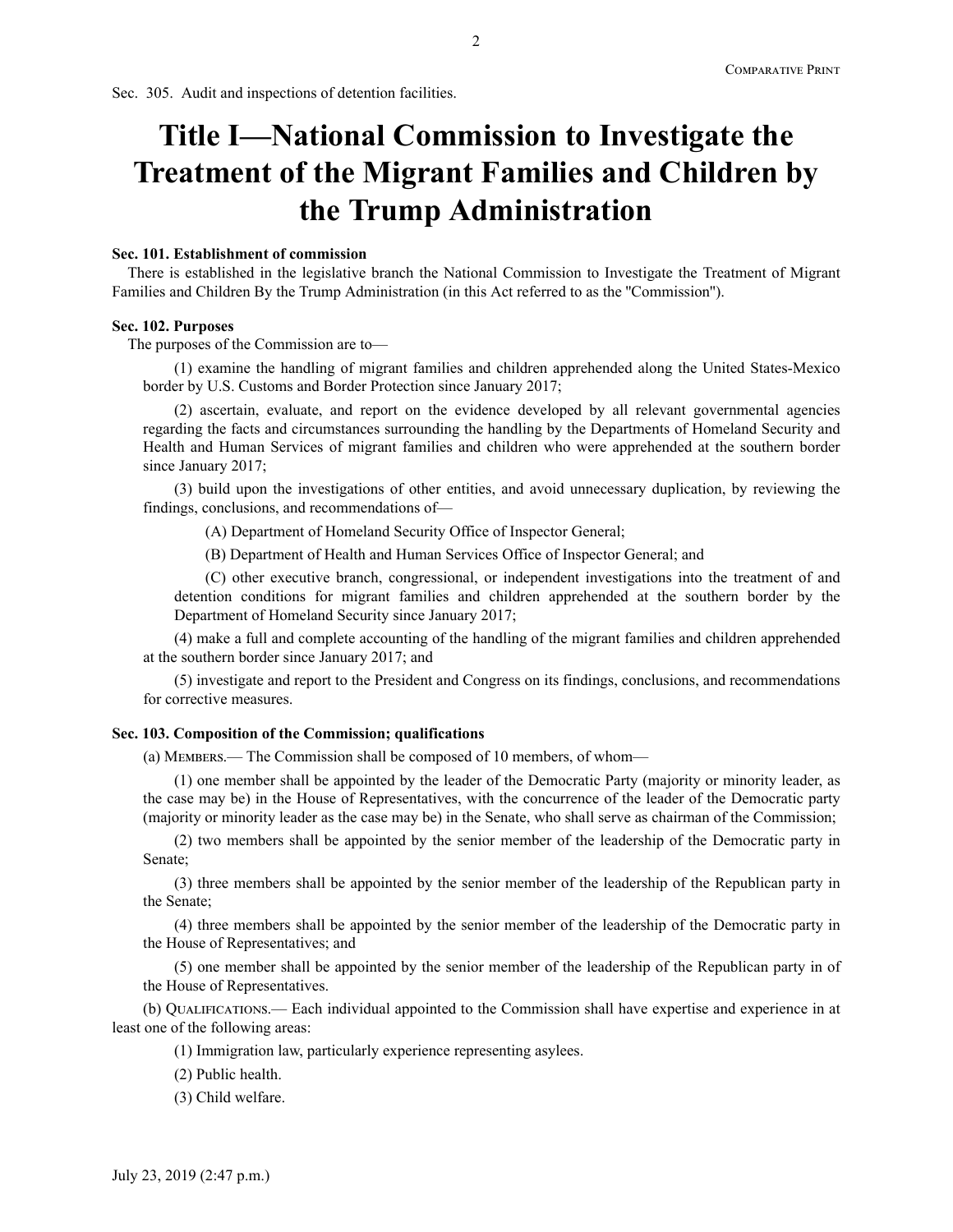(4) Civil rights.

(5) As a representative of a humanitarian organization that gives assistance to individuals crossing the southern border.

(6) As a local official from a border community on the southern border of the United States.

#### **Sec. 104. Functions of commission**

The functions of the Commission are to—

(1) investigate the relevant facts and circumstances related to the handling by the Departments of Homeland Security and Health and Human Services of the migrant families and children apprehended at the southern border since January 2017, including any relevant legislation, Executive order, regulation, plan, policy, practice, or procedure;

(2) identify, review, and evaluate the lessons learned from the handling by the Departments of Homeland Security and Health and Human Services of the migrant families and children apprehended at the southern border since January 2017, regarding the structure, coordination, management policies, and procedures of the Federal Government, and, if appropriate, State and local governments and nongovernmental entities, relative to providing timely, effective and humane treatment of migrant families and unaccompanied alien children seeking asylum in the United States; and

(3) submit to the President and Congress such reports as are required by this title containing such findings, conclusions, and recommendations as the Commission shall determine, including proposing organization, coordination, planning, management arrangements, procedures, rules, and regulations.

#### **Sec. 105. Powers of commission**

(a) In general.—

(1) Hearings and evidence.— The Commission or, on the authority of the Commission, any subcommittee or member thereof, may, for the purpose of carrying out this title—

(A) hold such hearings and sit and act at such times and places, take such testimony, receive such evidence, administer such oaths; and

(B) subject to paragraph (2)(A), require, by subpoena or otherwise, the attendance and testimony of such witnesses and the production of such books, records, correspondence, memoranda, papers, and documents, as the Commission or such designated subcommittee or designated member may determine advisable.

(2) Subpoenas.—

(A) Issuance.—

 $(i)$  In GENERAL.— A subpoena may be issued under this subsection only—

(I) by the agreement of the chairman and the vice chairman; or

(II) by the affirmative vote of 6 members of the Commission.

(ii) Signature.— Subject to clause (i), subpoenas issued under this subsection may be issued under the signature of the chairman or any member designated by a majority of the Commission, and may be served by any person designated by the chairman or by a member designated by a majority of the Commission.

## (B) Enforcement.—

(i) In general.— In the case of contumacy or failure to obey a subpoena issued under subsection (a), the United States district court for the judicial district in which the subpoenaed person resides, is served, or may be found, or where the subpoena is returnable, may issue an order requiring such person to appear at any designated place to testify or to produce documentary or other evidence. Any failure to obey the order of the court may be punished by the court as a contempt of that court.

 $(iii)$  ADDITIONAL ENFORCEMENT.— In the case of any failure of any witness to comply with any subpoena or to testify when summoned under authority of this section, the Commission may, by majority vote, certify a statement of fact constituting such failure to the appropriate United States attorney, who may bring the matter before the grand jury for its action, under the same statutory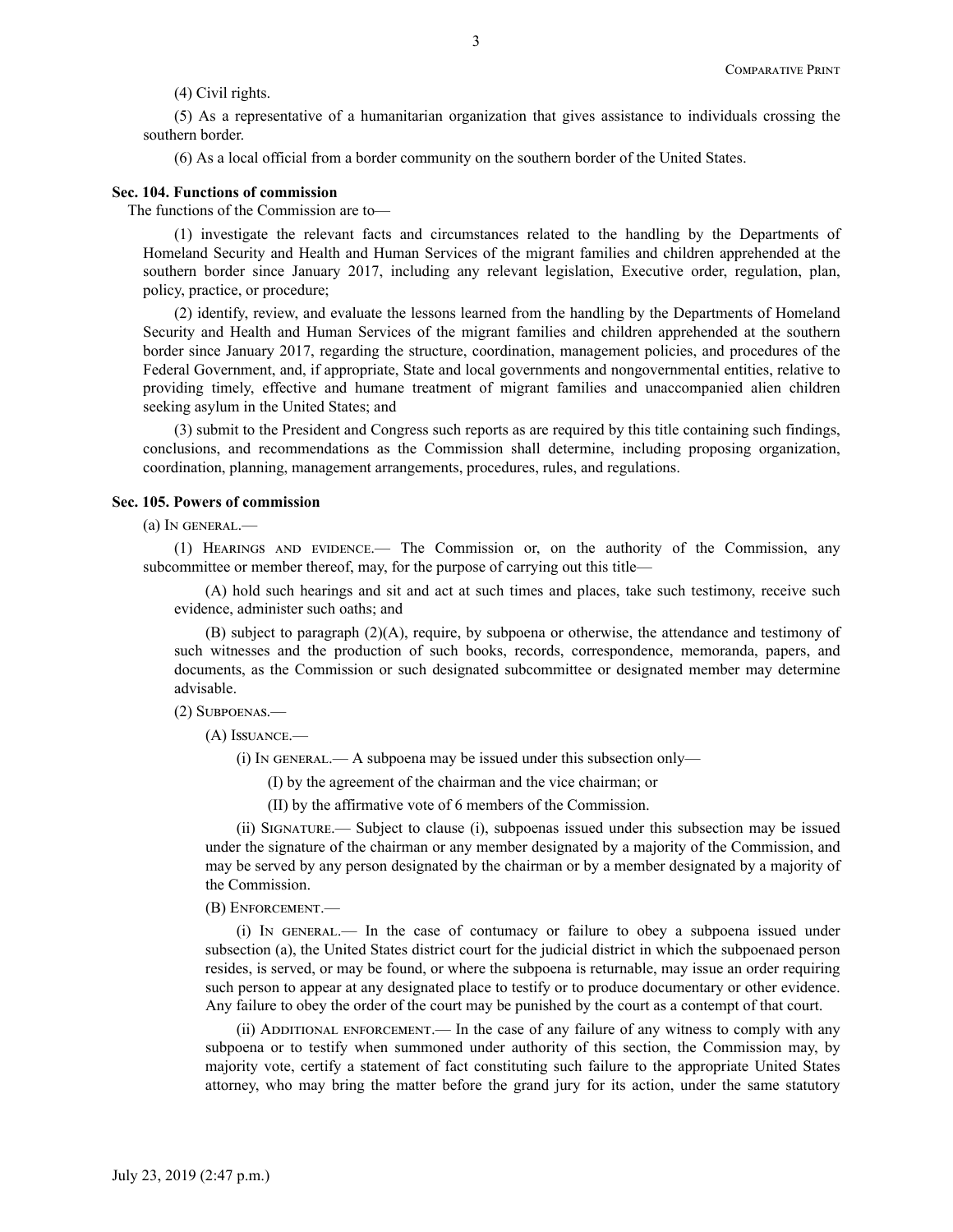authority and procedures as if the United States attorney had received a certification under sections 102 through 104 of the Revised Statutes of the United States (2 U.S.C. 192 through 194).

(b) Contracting.— The Commission may, to such extent and in such amounts as are provided in appropriation Acts, enter into contracts to enable the Commission to discharge its duties under this title.

(c) Information from federal agencies.—

(1) In general.— The Commission is authorized to secure directly from any executive department, bureau, agency, board, commission, office, independent establishment, or instrumentality of the Government, information, suggestions, estimates, and statistics for the purposes of this title. Each department, bureau, agency, board, commission, office, independent establishment, or instrumentality shall, to the extent authorized by law, furnish such information, suggestions, estimates, and statistics directly to the Commission, upon request made by the chairman, the chairman of any subcommittee created by a majority of the Commission, or any member designated by a majority of the Commission.

(2) Receipt, handling, storage, and dissemination.— Information shall only be received, handled, stored, and disseminated by members of the Commission and its staff consistent with all applicable statutes, regulations, and Executive orders.

(d) Assistance from federal agencies.—

(1) General services administration.— The Administrator of General Services shall provide to the Commission on a reimbursable basis administrative support and other services for the performance of the Commission's functions.

(2) Other departments and agencies.— In addition to the assistance prescribed in paragraph (1), departments and agencies of the United States may provide to the Commission such services, funds, facilities, staff, and other support services as they may determine advisable and as may be authorized by law.

## **Sec. 106. Public meetings and release of public version of reports**

(a) Public meetings and release of public versions of reports.— The Commission shall—

(1) hold public hearings and meetings to the extent appropriate; and

(2) release public versions of the reports required under section 110(a) and (b).

(b) Public hearings.— Any public hearings of the Commission shall be conducted in a manner consistent with the protection of information provided to or developed for or by the Commission as required by any applicable statute, regulation, or Executive order.

#### **Sec. 107. Staff of commission**

(a) In general.—

(1) Appointment and compensation.— The chairman, in consultation with vice chairman, in accordance with rules agreed upon by the Commission, may appoint and fix the compensation of a staff director and such other personnel as may be necessary to enable the Commission to carry out its functions, without regard to the provisions of title 5, United States Code, governing appointments in the competitive service, and without regard to the provisions of chapter 51 and subchapter III of chapter 53 of such title relating to classification and General Schedule pay rates, except that no rate of pay fixed under this subsection may exceed the equivalent of that payable for a position at level V of the Executive Schedule under section 5316 of title 5, United States Code.

(2) Personnel as federal employees.—

(A) In general.— The executive director and any personnel of the Commission who are employees shall be employees under section 2105 of title 5, United States Code, for purposes of chapters 63, 81, 83, 84, 85, 87, 89, and 90 of that title.

(B) Members of commission.— Subparagraph (A) shall not be construed to apply to members of the Commission.

(b) Detailees.— Any Federal Government employee may be detailed to the Commission without reimbursement from the Commission, and such detailee shall retain the rights, status, and privileges of his or her regular employment without interruption.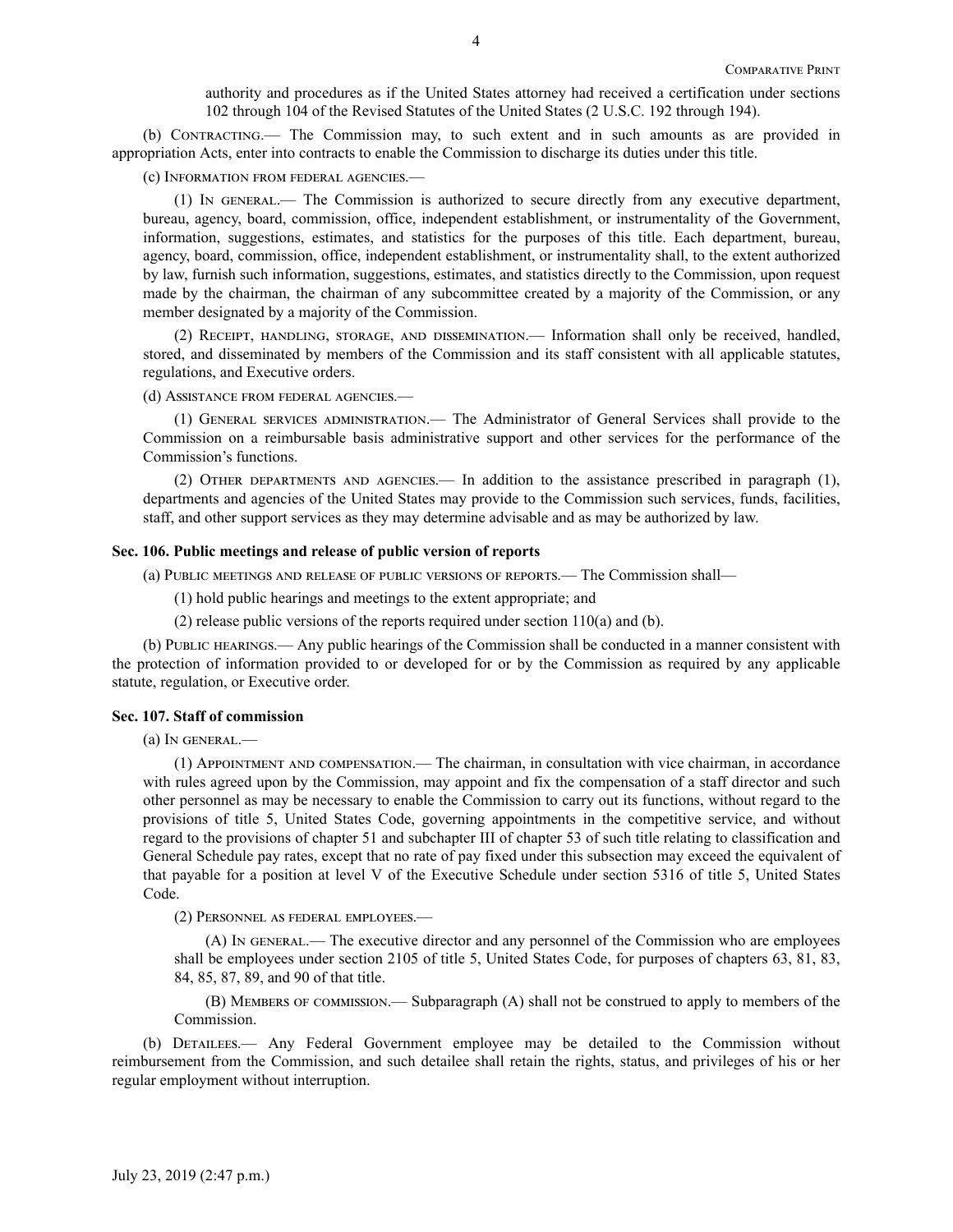(c) Consultant services.— The Commission is authorized to procure the services of experts and consultants in accordance with section 3109 of title 5, United States Code, but at rates not to exceed the daily rate paid a person occupying a position at level IV of the Executive Schedule under section 5315 of title 5, United States Code.

# **Sec. 108. Compensation and travel expenses**

Each member of the Commission may be compensated at not to exceed the daily equivalent of the annual rate of basic pay in effect for a position at level IV of the Executive Schedule under section 5315 of title 5, United States Code, for each day during which that member is engaged in the actual performance of the duties of the Commission.

### **Sec. 109. Security clearances for commission members and staff**

The appropriate Federal agencies or departments shall cooperate with the Commission in expeditiously providing to the Commission members and staff appropriate security clearances to the extent possible pursuant to existing procedures and requirements, except that no person shall be provided with access to classified information under this title without the appropriate security clearances.

#### **Sec. 110. Reports of commission; termination**

(a) Interim reports.— The Commission may submit to the President and Congress interim reports containing such findings, conclusions, and recommendations for corrective measures as have been agreed to by a majority of Commission members.

(b) Report.— Not later than 18 months after the date of the enactment of this Act, the Commission shall submit to the President and Congress a final report containing such findings, conclusions, and recommendations for corrective measures as have been agreed to by a majority of Commission members.

#### (c) Termination.—

(1) In general.— The Commission, and all the authorities of this title, shall terminate 60 days after the date on which the final report is submitted under subsection (b).

(2) Administrative activities before termination.— The Commission may use the 60-day period referred to in paragraph (1) for the purpose of concluding its activities, including providing testimony to committees of Congress concerning its reports and disseminating the final report.

#### **Sec. 111. Funding**

(a) In general.— There is authorized \$3,000,000 for purposes of carrying out the activities of the Commission under this title.

(b) Duration of availability.— Amounts made available to the Commission under subsection (a) shall remain available until the termination of the Commission.

# **Title II—Ombudsman, Border Community Liaisons, Training and Management**

#### **Sec. 201. Establishment of the Office of the Ombudsman for Border and Immigration Related Concerns**

(a) In general.—

Subtitle C of title IV of the Homeland Security Act of 2002 (6 U.S.C. 231 et seq.) is amended by adding at the end the following new section:

#### **''Sec. 437. Establishment of the Office of Ombudsman for Border and Immigration Related Concerns**

''(a) In general.— The Secretary shall appoint an Ombudsman for Border and Immigration Related Concerns (hereinafter referred to as the 'Ombudsman'), who shall—

''(1) be independent of Department agencies and officers;

- ''(2) report directly to the Secretary; and
- ''(3) have a background in immigration, civil rights, and law enforcement.
- ''(b) Functions.— The functions of the Ombudsman shall be to—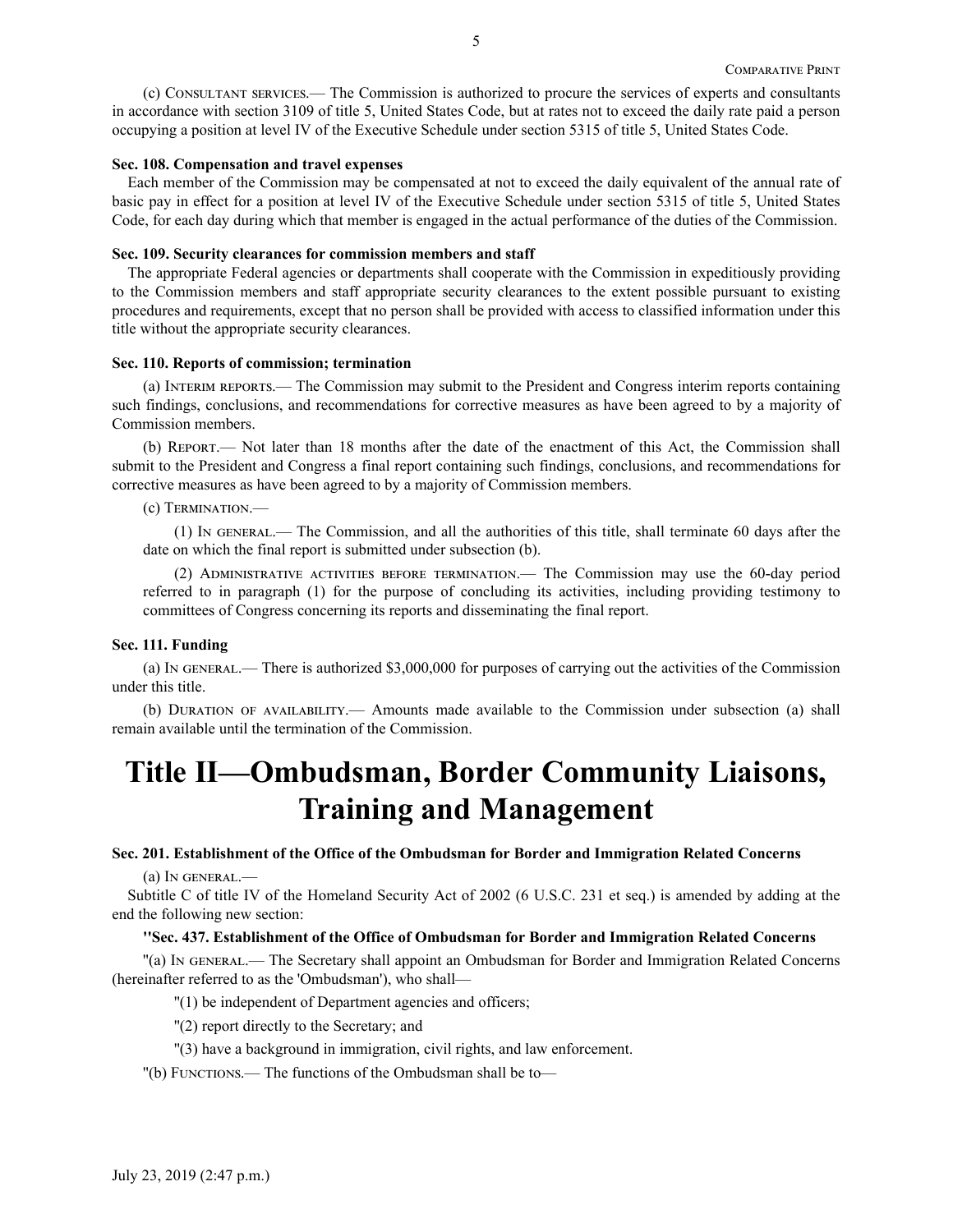''(1) establish an independent, neutral, and confidential process to receive, investigate, resolve, and provide redress, including referral for investigation to the Office of the Inspector General, referral to the Office of Civil Rights and Civil Liberties to investigate complaints and information indicating possible abuses of civil rights or civil liberties, referral to U.S. Citizenship and Immigration Services for immigration relief, or any other action determined appropriate, in cases in which Department employees, or subcontracted or cooperating entity personnel, are alleged to have engaged in misconduct or violated the rights of individuals, associations, or employers;

''(2) establish an accessible and standardized complaint process regarding complaints against any employee of U.S. Customs and Border Protection or U.S. Immigration and Customs Enforcement, or any subcontracted or cooperating entity personnel, for violations of law or violations of standards of professional conduct pertaining to interaction with a United States citizen or non-United States citizen in the course of carrying out any duty under law; and

''(3) identify and thereafter review, examine, and make recommendations to the Secretary or designee to address chronic concerns in border security and enforcement activities of U.S. Customs and Border Protection and U.S. Immigration and Customs Enforcement.

''(c) Annual report.— On an annual basis, starting one year after the date of the enactment of this section, the Secretary shall submit to the Committee on Homeland Security and the Committee on the Judiciary of the House of Representatives and the Committee on Homeland Security and Governmental Affairs and the Committee on the Judiciary of the Senate a report prepared by the Ombudsman that provides information regarding the Office of the Ombudsman's activities for the prior year, including information relating to the following:

''(1) The number of complaints received in the period, with information on each complaint including whether it is against any employee of U.S. Customs and Border Protection or U.S. Immigration and Customs Enforcement, or any subcontracted or cooperating entity personnel, for violations of law or violations of standards of professional conduct pertaining to interaction with a United States citizen or non-United States citizen in the course of carrying out any duty under law, when and where the incident that gave rise to the complaint occurred, including, where possible, identification of the port of entry, U.S. Border Patrol station, or detention facility where the alleged incident occurred.

''(2) The number of investigations commenced or carried out in the period, with information on each investigation including whether it involves any employee of U.S. Customs and Border Protection or U.S. Immigration and Customs Enforcement, or any subcontracted or cooperating entity personnel, for violations of law or violations of standards of professional conduct pertaining to interaction with a United States citizen or non-United States citizen in the course of carrying out any duty under law.

''(3) The number of complaints resolved in the period, with information on how each complaint was resolved, including for those complaints that were—

''(A) referred for investigation to the Office of the Inspector General;

''(B) referred to the Office of Civil Rights and Civil Liberties;

''(C) referred to U.S. Citizenship and Immigration Services for immigration relief; and

''(D) resolved in some other manner.

''(4) Findings and recommendations for the period that address chronic concerns in border security and enforcement activities of U.S. Customs and Border Protection and U.S. Immigration and Customs Enforcement, including the impact of such activities on border communities and the civil rights, property rights, privacy rights, and civil liberties of residents of such communities.

''(5) Any actions taken by the Department to implement recommendations that address chronic concerns in border security and enforcement activities.

''(d) Publication.— Not later than 30 days after receiving the annual report required pursuant to subsection (c), the Secretary shall publish the annual report on the website of the Department and in the Federal Register, together with any feedback from the Secretary regarding the report.

''(e) Confidentiality.— In the absence of the written consent of an individual who submits a complaint, the Ombudsman shall keep confidential the identity of and any identifying information relating to that individual.''.

(b) Clerical amendment.—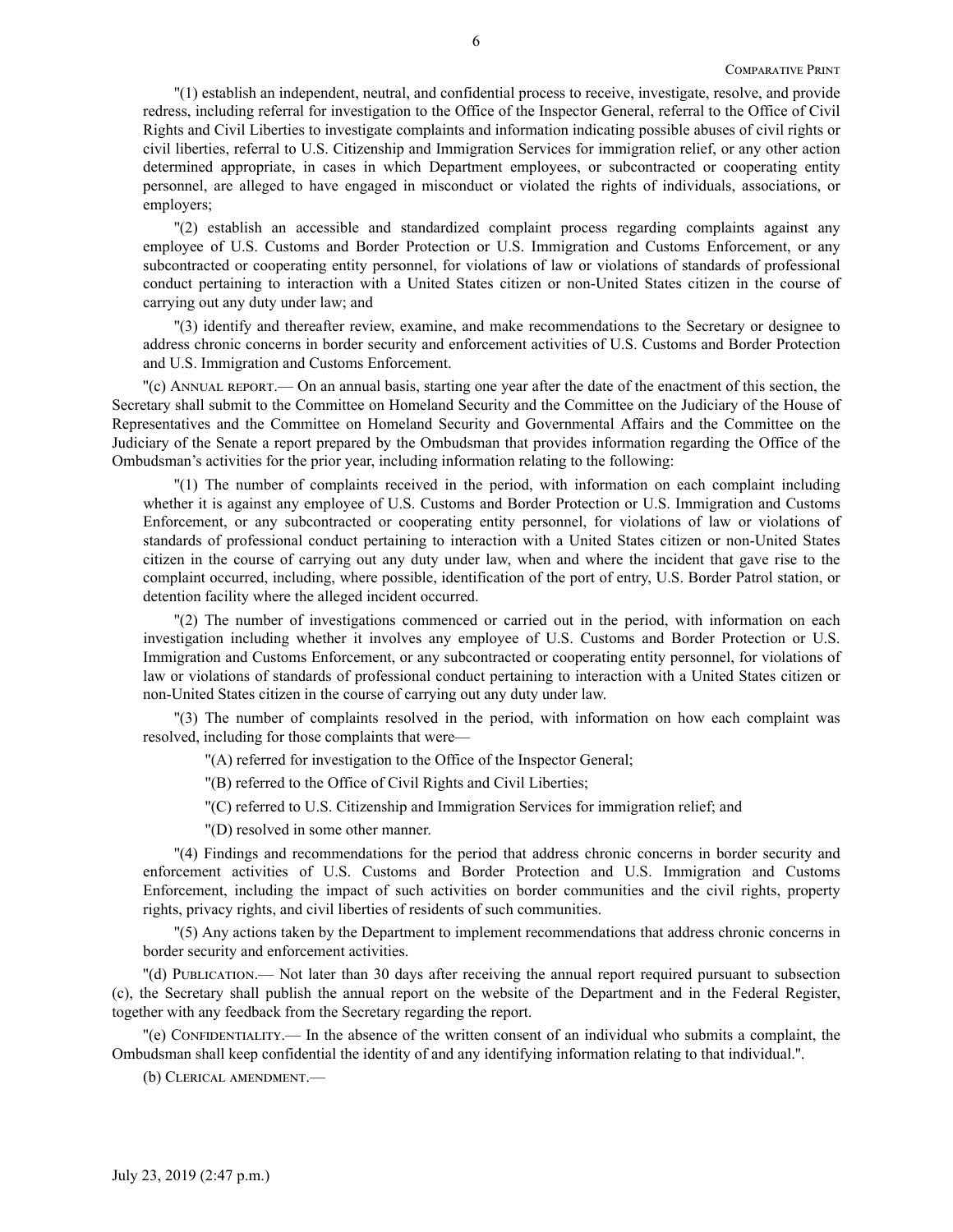The table of contents in section 1(b) of the Homeland Security Act of 2002 is amended by striking the items relating to sections 435 and 436 and inserting the following new items:

''Sec. 435. Maritime operations coordination plan.

Sec. 436. Maritime security capabilities assessments.

Sec. 437.Establishment of the Office of Ombudsman for Border and Immigration Related Concerns.''.

#### **Sec. 202. Establishment of border community stakeholder advisory committee**

(a) In general.—

Subtitle C of title IV of the Homeland Security Act of 2002, as amended by section 201 of this Act, is further amended by adding at the end the following new section:

#### **''Sec. 438. Establishment of border community stakeholder advisory committee**

''(a) Establishment.— The Secretary shall establish within the Department a border community stakeholders advisory committee pursuant to section 871 of this Act.

''(b) Duties.—

''(1) In general.— The Secretary shall consult with the Advisory Committee, as appropriate, on border security and immigration enforcement matters, including on the development, refinement, and implementation of policies, protocols, programs, and rulemaking pertaining to border security and immigration enforcement that may impact border communities.

''(2) Recommendations.— The Advisory Committee shall develop, at the request of the Secretary, recommendations regarding policies, protocols, programs and rulemaking pertaining to border security and immigration enforcement that may impact border communities.

''(3) Periodic reports.— The Advisory Committee shall periodically submit to the Secretary—

''(A) reports on matters identified by the Secretary; and

''(B) reports on other matters identified by a majority of the members of the Advisory Committee.

''(4) Annual report.— The Advisory Committee shall submit to the Secretary an annual report providing information on the activities, findings, and recommendations of the Advisory Committee, including its subcommittees, for the preceding year. Not later than six months after the date on which the Secretary receives the annual report, the Secretary shall publish a public version describing the Advisory Committee's activities and such related matters as would be informative to the public, consistent with section 552(b) of title 5, United States Code.

''(5) Feedback.— Not later than 90 days after receiving recommendations transmitted by the Advisory Committee under paragraph (4), the Secretary shall respond in writing to the Advisory Committee with feedback on each of the recommendations, an action plan to implement any of the recommendations with which the Secretary concurs, and a justification for why any of the recommendations have been rejected.

''(6) Congressional notification.— Not later than 30 days after providing written feedback to the Advisory Committee under paragraph (5), the Secretary shall notify the Committee on Homeland Security of the House of Representatives and the Committee on Homeland Security and Governmental Affairs of the Senate on such feedback, and provide a briefing upon request.

''(7) Report to Congress.— Prior to briefing the Committee on Homeland Security of the House of Representatives and the Committee on Homeland Security and Governmental Affairs of the Senate under paragraph (6), the Secretary shall submit to such committees a report containing information relating to the recommendations transmitted by the Advisory Committee in accordance with paragraph (4).

''(c) Membership.—

''(1) Appointment.—

''(A) In general.— Not later than 90 days after the date of enactment of this section, the Secretary shall appoint the members of the Advisory Committee.

''(B) Composition.— The membership of the Advisory Committee shall consist of a border community stakeholder from each of the nine U.S. Border Patrol sectors and three individuals with significant expertise and experience in immigration law, civil rights, and civil liberties, particularly as relates to interests of residents of border communities.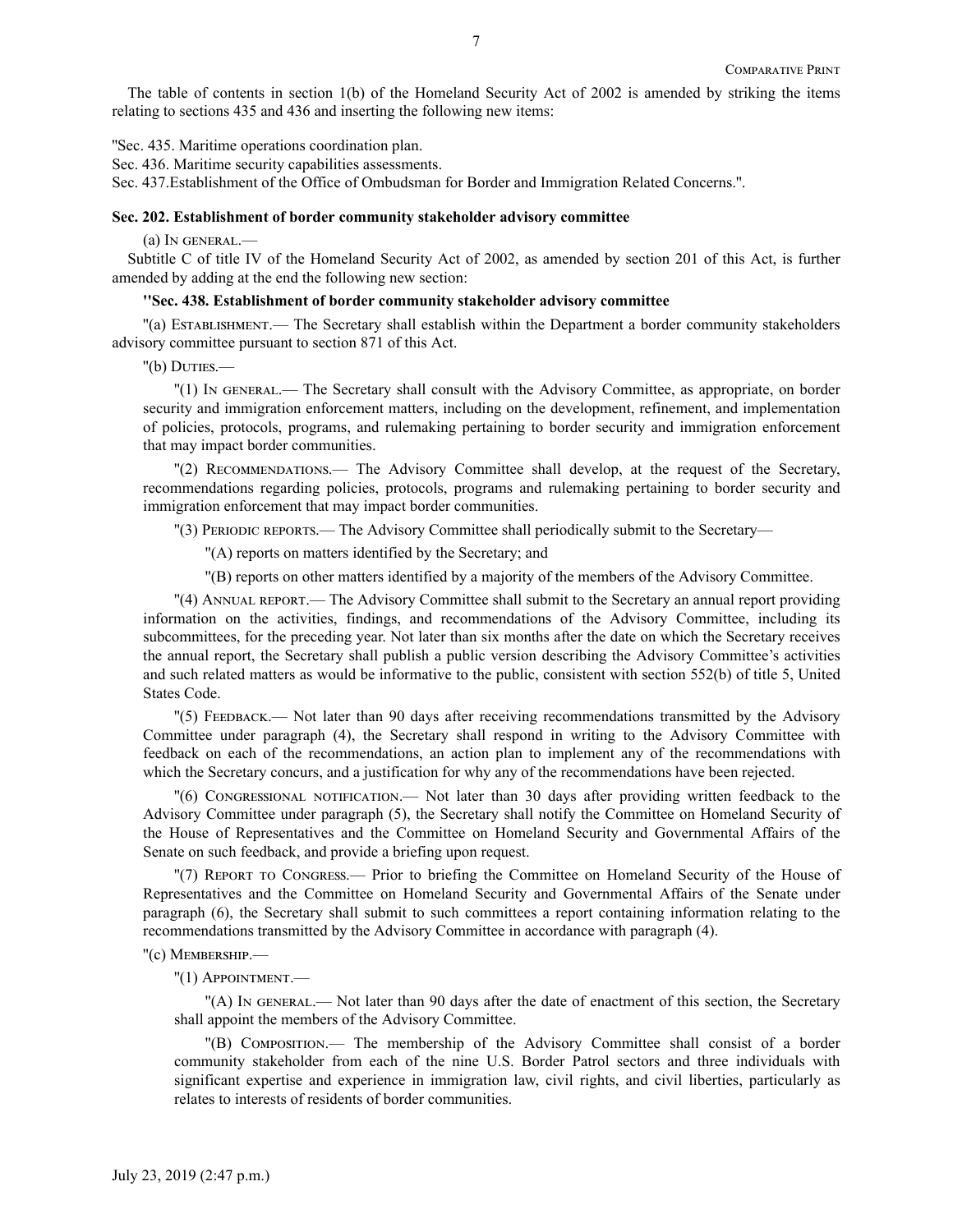''(2) Term of office.—

''(A) Terms.— The term of each member of the Advisory Committee shall be two years. A member of the Advisory Committee may be reappointed.

''(B) Removal.— The Secretary may review the participation of a member of the Advisory Committee and remove such member for cause at any time.

''(3) Prohibition on compensation.— The members of the Advisory Committee shall not receive pay, allowances, or benefits from the Government by reason of their service on the Advisory Committee.

''(4) Meetings.—

''(A) In general.— The Secretary shall require the Advisory Committee to meet at least semiannually and may convene additional meetings as necessary.

''(B) Public meetings.— At least one of the meetings described in subparagraph (A) shall be within a Border Patrol sector and open to the public.

''(C) Attendance.— The Advisory Committee shall maintain a record of the persons present at each meeting.

''(5) Member access to sensitive security information.— Not later than 60 days after the date of a member's appointment, the Secretary shall determine if there is cause for the member to be restricted from possessing sensitive security information. Without such cause, and upon the member voluntarily signing a nondisclosure agreement, the member may be granted access to sensitive security information that is relevant to the member's advisory duties. The member shall protect the sensitive security information in accordance with part 1520 of title 49, Code of Federal Regulations.

''(6) Chairperson.— A stakeholder representative on the Advisory Committee who is elected by the appointed membership of the Advisory Committee shall chair the Advisory Committee.

''(d) Nonapplicability of FACA.— The Federal Advisory Committee Act (5 U.S.C. App.) shall not apply to the Advisory Committee and its subcommittees.

''(e) Definitions.— In this section:

''(1) Advisory committee.— The term 'Advisory Committee' means the border community stakeholder advisory committee established under subsection (a).

"(2) BORDER COMMUNITY STAKEHOLDER. The term 'border community stakeholder' means individuals who have ownership interests or reside in the land borders of the United States and who have not publicly taken positions on the Trump Administration's border security and immigration enforcement actions, including—

''(A) a landowner within 10 miles of a land border of the United States;

''(B) a business leader in a company operating within 10 miles of a land border of the United States;

''(C) a local official from a community on a land border of the United States; and

''(D) a representative of Indian tribes on a land border of the United States.''.

(b) Clerical amendment.—

The table of contents in section 1(b) of the Homeland Security Act of 2002, as amended by section 201 of this Act, is further amended by inserting after the item relating to section 437 the following new item:

''Sec. 438. Establishment of Border Community Stakeholder Advisory Committee.''.

# **Sec. 203. Training and continuing education**

(a) Mandatory training and continuing education to promote CBP agent and officer safety and professionalism.— The Secretary of Homeland Security shall establish policies and guidelines to ensure that every agent and officer of U.S. Customs and Border Protection and U.S. Immigration and Customs Enforcement receives a minimum of 20 weeks of training upon onboarding that is directly related to the mission and 40 hours of training and continuing education annually thereafter, to include personnel in a supervisory or management position. Such training shall include training provided by attorneys outside of the Department of Homeland Security.

(b) CURRICULUM.— The Secretary of Homeland Security shall establish policies and guidelines governing training and continuing education of agents and officers of U.S. Customs and Border Protection and U.S.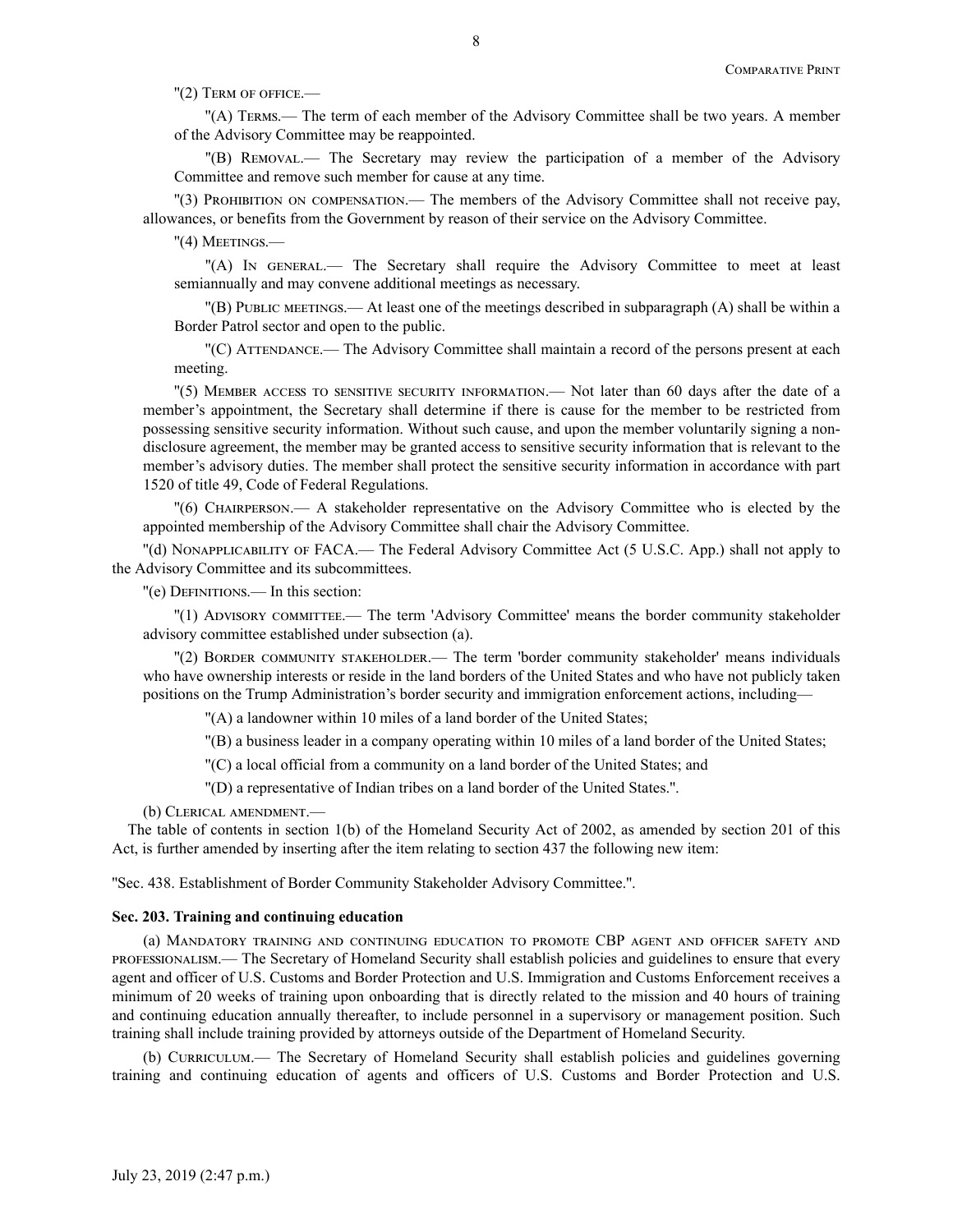Immigration and Customs Enforcement regarding accountability, standards for professional and ethical conduct, and oversight. Such training shall address the following:

(1) Community relations, including the following:

(A) Best practices in community policing, cultural awareness, and carrying out enforcement actions near sensitive locations such as places of worship or religious ceremony, school or education-related place or event, courthouse or other civic building providing services accessible to the public, hospital, medical treatment, or health care facility, a public demonstration, or an attorney's office, including a public defender or legal aid office.

(B) Policies limiting location of enforcement and cooperation with local law enforcement.

(C) Best practices in responding to grievances and how to refer complaints to the Ombudsman for Border and Immigration Related Concerns in accordance with section 437 of the Homeland Security Act of 2002, as added by section 201 of this Act.

(2) Interaction with vulnerable populations, including instruction on screening, identifying, and responding to vulnerable populations, such as children, victims of human trafficking, and the acutely ill.

(3) Standards of professional and ethical conduct, including the following:

(A) Lawful use of force, de-escalation tactics, and alternatives to the use of force.

(B) Complying with chain of command and lawful orders.

(C) Conduct and ethical behavior toward the public in a civil and professional manner.

(D) Civil rights and legal protections.

(E) Non-racially biased questioning.

(F) De-escalation tactics and alternatives to use of force.

(G) Permissible and impermissible social media activity.

(c) Performance review process.— The Secretary of Homeland Security shall establish a review process to ensure that port supervisors and managers of U.S. Customs and Border Protection and U.S. Immigration and Customs Enforcement, as the case may be, are evaluated annually on their actions and standards of conduct, and on the actions, situational and educational development, and standards of conduct of their staffs.

(d) CONTINUING EDUCATION.

(1) In general.— The Secretary of Homeland Security shall annually require all agents and officers of U.S. Customs and Border Protection and U.S. Immigration and Customs Enforcement who are required to undergo training under subsections (a) through (c) to participate in continuing education to maintain and update understanding of Federal legal rulings, court decisions, and Department of Homeland Security policies, procedures, and guidelines related to the subject matters described in such subsections.

(2) Constitutional authority subject matter.— Continuing education under this subsection shall include a course on protecting the civil, constitutional, human, and privacy rights of individuals, with special emphasis on the scope of enforcement authority, including chain of evidence practices and document seizure, and use of force policies available to agents and officers.

(3) Additional subject matters.— Continuing education under this subsection shall also include a course on the following:

(A) Scope of authority to conduct immigration enforcement activities, including interviews, interrogations, stops, searches, arrests, and detentions, in addition to identifying and detecting fraudulent documents.

(B) Identifying, screening, and responsibility for vulnerable populations, such as children and victims of trafficking.

(C) Permissible and impermissible social media activity.

(4) Administration.— Courses offered as part of continuing education under this subsection shall be administered by the Federal Law Enforcement Training Centers.

(e) Training assessment.— Not later than three years after the date of the enactment of this Act, the Comptroller General of the United States shall submit to the Committee on Homeland Security of the House of Representatives and the Committee on Homeland Security and Governmental Affairs of the Senate a report that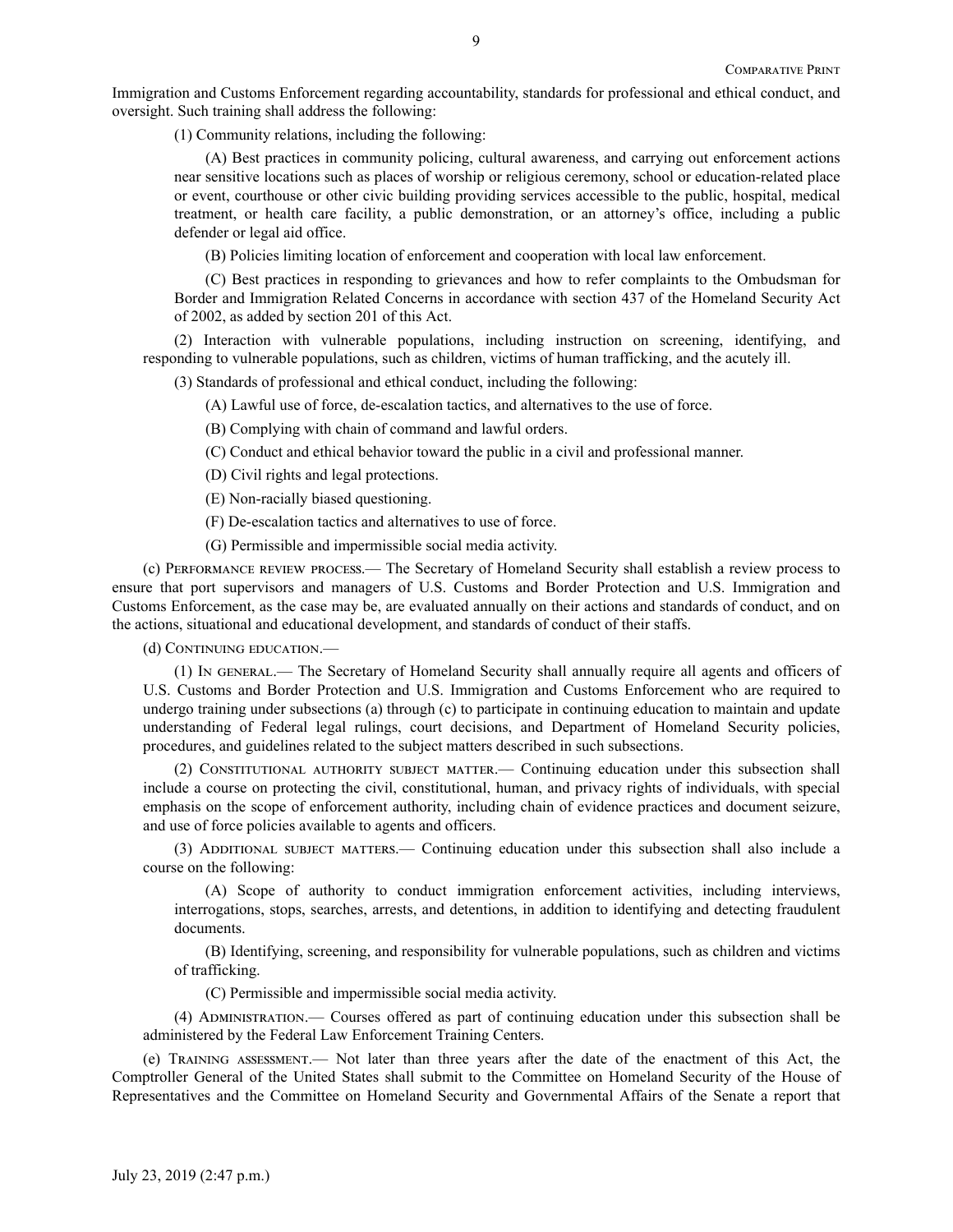assesses the training and education, including continuing education, required under this section as well as its implementation.

#### **Sec. 204. Body-worn cameras**

(a) Requirement.— Not later than 60 days after the date of enactment of this Act, the Secretary of Homeland Security, shall submit to the Committees on Homeland Security and Judiciary of the House of Representatives and the Committees on Homeland Security and Governmental Affairs and Judiciary of the Senate a plan for requiring not later than one year after such date of enactment the use of body-worn cameras by U.S. Border Patrol agents and U.S. Immigration and Customs Enforcement officers whenever engaged in border security or immigration enforcement activities.

(b) Elements.— The plan shall include the following:

(1) Benchmarks for implementation within U.S. Customs and Border Protection and U.S. Immigration and Customs Enforcement.

(2) Policies, procedures, and training modules for the use of body-worn cameras by agents and officers, including training modules relating to the appropriate use of such cameras and adverse action for noncompliance.

(3) Mechanisms for enforcement of body-worn camera policies and procedures by agents and officers within U.S. Customs and Border Protection and U.S. Immigration and Customs Enforcement.

#### **Sec. 205. Limitation on the separation of families**

(a) In general.— Notwithstanding any other provision of law, a child may not be removed from a parent, legal guardian, or family member of such child, at or near the *by U.S. Customs and Border Protection upon apprehension after entering the United States at or near a* port of entry or within 100 miles of a border of the United States, unless one of the following has occurred:

(1) A State court, authorized under State law, terminates the rights of the parent or legal guardian, determines that it is in the best interests of the child to be removed from the parent or legal guardian, in accordance with the Adoption and Safe Families Act of 1997 (Public Law 105–89), or makes any similar determination that is legally authorized under State law.

(2) An official from the State or county child welfare agency with expertise in child trauma and development makes a best interests determination that it is in the best interests of the child to be removed from the parent, legal guardian, or family member because the child is in danger of abuse or neglect at the hands of the parent, legal guardian, or family member or is a danger to herself or others.

(b) PROHIBITION ON SEPARATION.

(1) In general.— A designated agency may not remove a child from a parent, legal guardian, or family member solely for the policy goal of deterring individuals from migrating to the United States or for the policy goal of promoting compliance with civil immigration laws.

(2) Penalty for family separation.— Any person who knowingly separates a child from his or her parent, legal guardian, or family member in violation of this section, shall be fined not more than \$10,000.

(c) Family member defined.— For purposes of this section, the term ''family member'' means an individual who is any of the following:

(1) A parent or legal guardian.

(2) A spouse.

(3) A child.

(4) A step-family member.

(5) An immediate family member, to include adult siblings.

(6) An extended family member, to include aunts, uncles, adult cousins, and grandparents.

## **Sec. 206. Prohibition on exceeding 72 hours in short-term detention**

Notwithstanding any other provision of law, the Secretary of Homeland Security shall ensure that each individual apprehended by U.S. Customs and Border Protection is released, paroled, or transferred to an appropriate long-term facility operated by a non-profit organization, U.S. Immigration and Customs Enforcement, or the Department of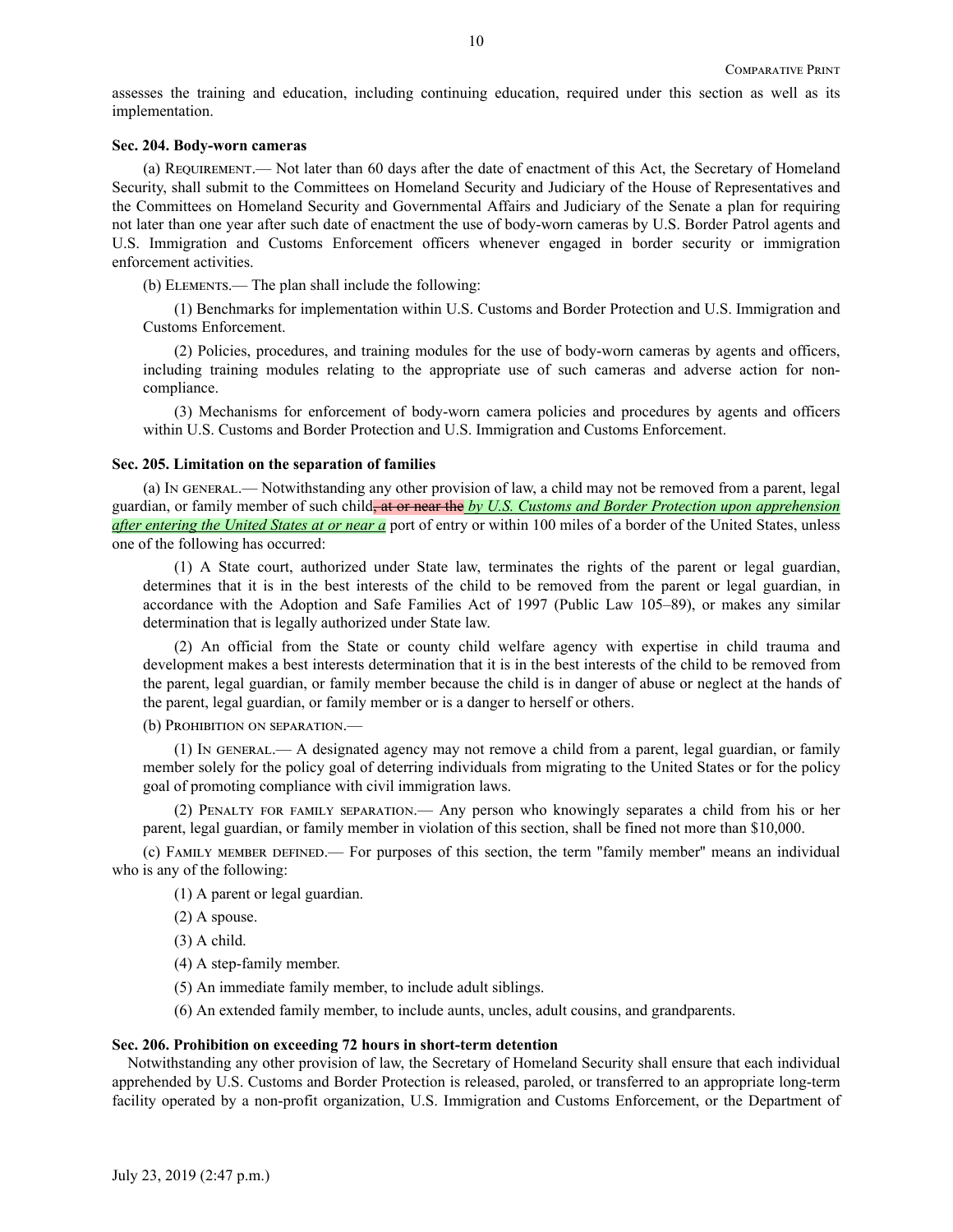Health and Human Services not later than 72 hours after such apprehension absent an exigent circumstance that is beyond the Secretary's control, such as a natural disaster. The Secretary shall inform the Committees on Homeland Security and the Judiciary of the House of Representatives and Committees on Homeland Security and Governmental Affairs and the Judiciary of the Senate within three days of the Secretary determining such an exigent circumstance exists, and provide information on when the impacted individuals will be so released, paroled, or transferred.

# **Sec. 207. Electronic tracking**

(a) Establishment.— The Secretary of Homeland Security and the Secretary of Health and Human Services shall establish an electronic tracking system on a single interface, which shall be—

(1) accessible to agents and officials of U.S. Customs and Border Protection, U.S. Immigration and Customs Enforcement, and the Office of Refugee Resettlement; and

(2) used to track the location of a child who has been separated under section 205 and the parent or legal guardian of the child.

(b) Tracking number.— The Secretary of Homeland Security shall assign to a child who has been separated under section 205 and the parent or legal guardian of the child a tracking number that—

(1) is transferrable;

(2) may be shared easily on the electronic tracking system described in subsection (a) by agents and officials of—

(A) U.S. Customs and Border Protection;

(B) U.S. Immigration and Customs Enforcement; and

(C) the Office of Refugee Resettlement; and

(3) is included on the paperwork of the child and the parent or legal guardian of the child.

(c) Contact information.— The Secretary of Homeland Security and the Secretary of Health and Human Services shall advise a child who has been separated under section 205 and the parent or legal guardian of the child on the manner in which the child and the parent or legal guardian may be contacted during the term of the separation .

**Sec. 208. Preventing implementation of anti-asylum access interim final rule; Termination of r***R***emain i***I***n Mexico p***P***rotocol and metering policy**

(a) PREVENTION OF IMPLEMENTATION OF ANTI-ASYLUM ACCESS RULE. Notwithstanding any other provision of law, the joint interim final rule published in the Federal Register on July 16, 2019, by the Secretary of Homeland Security and Attorney General that would restrict eligibility for aliens seeking asylum in the United States may not be implemented, enforced, or otherwise carried out by the Secretary or the Attorney General.

(b)MPP and metering termination.— Not later than 30 days after *the date of the* enactment of this Act, the following shall terminate:

(1) The Migrant Protection Protocols that were announced by the Secretary of Homeland Security on December 20, 2018, any subsequent revisions to such protocols, or any successor protocols in which certain individuals seeking asylum in the United States are required to wait outside of the United States for the duration of their immigration proceedings.

(2) The U.S. Customs and Border Protection metering policy to regulate the flow of asylum seekers at ports of entry by denying asylum seekers access to ports of entry or any successor policy that impedes access to ports of entry.

(c*(b*) Additional capacity at ports of entry.— For the purposes of increasing processing capacity at ports of entry, the Commissioner of U.S. Customs and Border Protection shall every fiscal year hire, train, and assign not fewer than 600 new officers above the level as of September 30 of the immediately preceding fiscal year until the total number of such officers equals the requirements identified each year in the Workload Staffing Model developed by the Commissioner.

(d*(c*) Prohibition on certain interviews.— No personnel employed by U.S. Customs and Border Protection may carry out credible fear interviews pursuant to the Immigration and Nationality Act.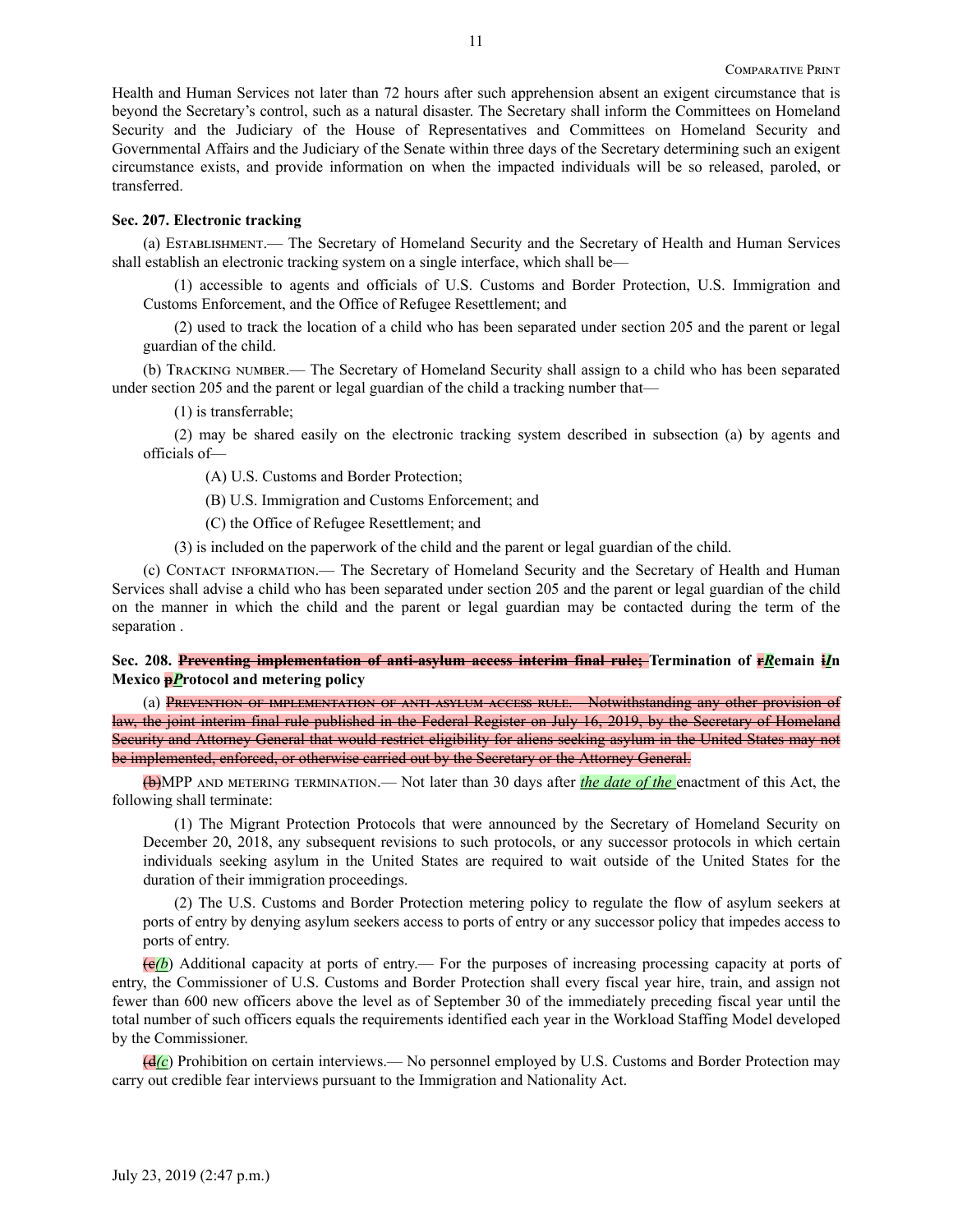(e*(d*) Office of p*P*rofessional r*R*esponsibility.— The Commissioner of U.S. Customs and Border Protection shall every fiscal year hire, train, and assign 30 new full-time investigators within the Office of Professional Responsibility of U.S. Customs and Border Protection until the total number of investigators enables the Office to fulfill its mission proportionate to the number of new personnel hired in accordance with subsection (c).

(f*(e*) Traffic forecasts.— In calculating the number of Office of Field Operations officers needed at each port of entry through the Workload Staffing Model, the Office of Field Operations shall—

(1) rely on data collected regarding the inspections and other activities conducted at each such port of entry; and

(2) consider volume associated with the increase in the volume of individuals from El Salvador, Guatemala, and Honduras seeking asylum in the United States and seasonal surges, other projected changes in commercial and passenger volumes, the most current commercial forecasts, and other relevant information.

(g*(f*) Amendment.— Subparagraph (A) of section 411(g)(5) of the Homeland Security Act of 2002 (6 U.S.C.  $211(g)(5)$ ) is amended—

(1) by striking ''model'' and inserting ''models''; and

(2) by inserting before the period at the end the following: '', and information concerning the progress made toward meeting officer hiring targets, while accounting for attrition''.

#### **Sec. 209. Surge support for care of families and unaccompanied children**

(a) In general.— Not later than 60 days after the date of the enactment of this Act, the Secretary of Homeland Security shall enter into memoranda of understanding with appropriate Federal agencies and applicable emergency government relief services, and contracts with State-licensed, vetted, and qualified contractors with health care, public health, social work, and transportation professionals, for purposes of providing care for individuals, including unaccompanied alien children, apprehended at the southern border during the period of increased volume since January 2017.

(b) Strategic deployment.— The Secretary of Homeland Security shall ensure that the memoranda of understanding and contracts entered into pursuant to subsection (a) ensure core capacity within the Department of Homeland Security to provide adequate care to individuals in short-term detention that includes physicians specializing in pediatrics, family medicine, emergency medicine, obstetrics and gynecology, geriatric medicine, internal medicine, and infectious diseases, nurse practitioners, other nurses, physician assistants, licensed social workers, mental health professionals, public health professionals, and dieticians.

(c) Processing coordinator.— The Commissioner of U.S. Customs and Border Protection may, on a caseby-case basis, hire and train a processing coordinator to operate within U.S. Border Patrol station to—

(1) facilitate the provision of services pursuant to a memorandum of understanding or contract entered into pursuant to subsection (a) within a U.S. Border Patrol station;

(2) perform administrative tasks related to the intake and processing of individuals apprehend by U.S. Border Patrol agents, where necessary;

(3) transport individuals in U.S. Border Patrol custody, where necessary; and

(4) perform custodial watch duties of individuals in such custody who have been admitted to a hospital, except that neither the coordinator nor a U.S. Border Patrol agent may be physically present in a hospital room of such an individual.

(d) Monthly reports.— Not later than 90 days after the date of the enactment of this Act, the Secretary of Homeland Security shall submit to the Committee on Homeland Security of the House of Representatives and the Committee on Homeland Security and Governmental Affairs of the Senate a monthly report on the memoranda of understanding and contracts entered into pursuant to subsection (a) as of such date, together with the following:

(1) Information on the deployment of physicians specializing in pediatrics, family medicine, emergency medicine, obstetrics and gynecology, geriatric medicine, internal medicine, and infectious diseases;, nurse practitioners, other nurses, physician assistants, licensed social workers, mental health professionals, public health professionals, and dieticians within each U.S. Border Patrol sector.

(2) For each U.S. Border Patrol sector, the degree to which responsibilities have been transferred from Department of Homeland Security personnel, particularly law enforcement personnel, for the provision of care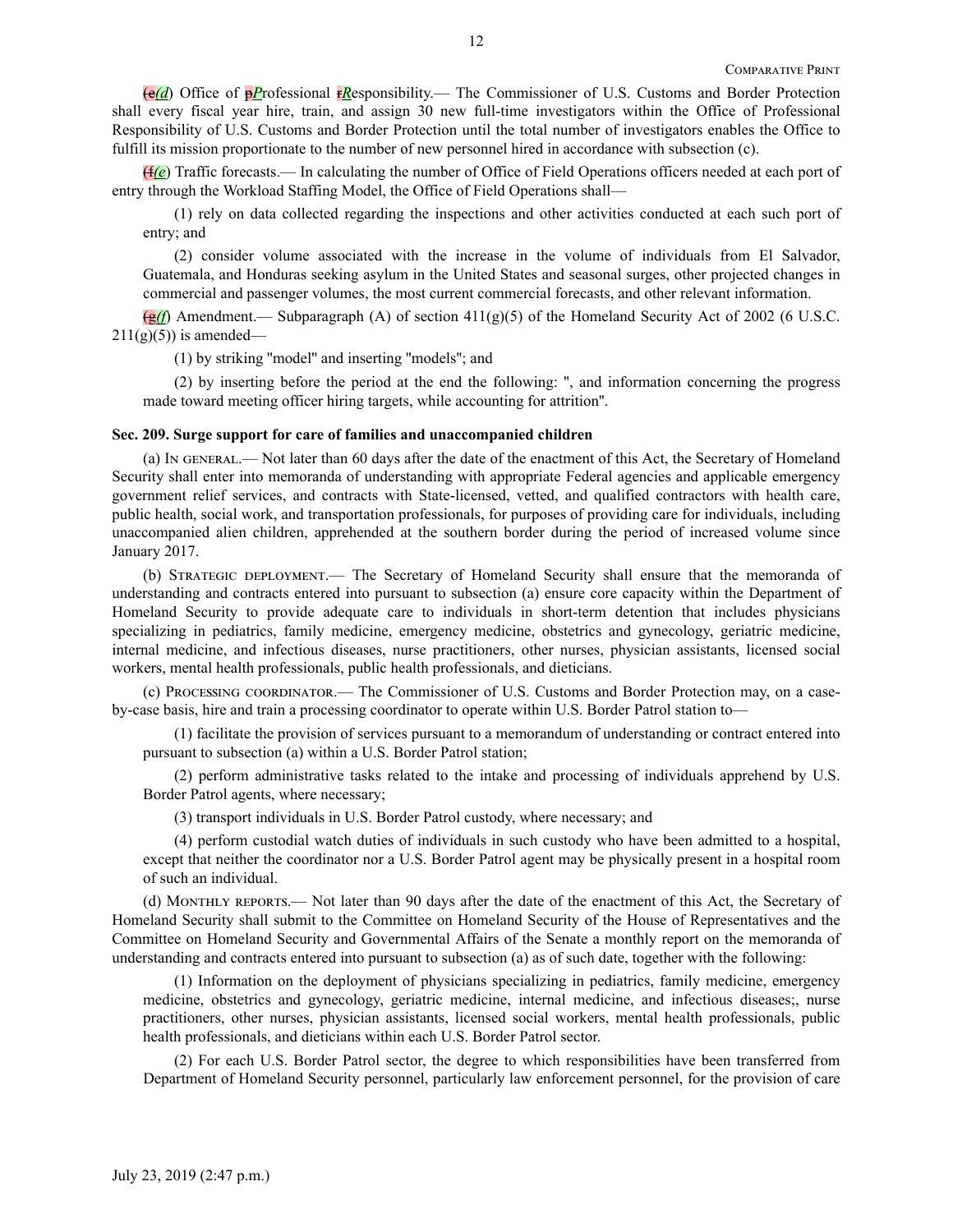of migrant families and unaccompanied alien children apprehended at the southern border of the United States to personnel under a memorandum of understanding or contract.

# **Sec. 210. Port of entry temporary duty assignments**

(a) Quarterly report.— Not later than 60 days after the date of the enactment of this Act and quarterly thereafter, the Commissioner of U.S. Customs and Border Protection shall submit to the appropriate congressional committees a report that includes, for each such reporting period, the following:

(1) The number of temporary duty assignments of U.S. Customs and Border Protection officers and support personnel from a port of entry to a temporary duty assignment in response to the Northern Triangle Migrant Surge.

(2) The ports of entry from which such employees were reassigned.

(3) The ports of entry to which such employees were reassigned.

(4) The ports of entry at which reimbursable service agreements have been entered into that may be affected by such temporary duty assignments.

(5) The duration of each temporary duty assignment.

(6) The specific duties personnel will be undertaking during each temporary duty assignment.

(7) The cost of each temporary duty assignment.

(b) Notice.— Not later than 10 days before redeploying employees from one port of entry to another in response to the Northern Triangle Migrant Surge, absent emergency circumstances—

(1) the Commissioner of U.S. Customs and Border Protection shall notify the director of the port of entry from which employees will be reassigned of the intended redeployments; and

(2) the port director shall notify impacted facilities (including airports, seaports, and land ports) of the intended redeployments.

(c) Workforce briefing.— The Commissioner of U.S. Customs and Border Protection shall brief all affected U.S. Customs and Border Protection employees regarding plans to mitigate vulnerabilities created by any planned staffing reductions at ports of entry.

#### **Sec. 211. Prohibition on physical restraints for women who are pregnant or post-delivery**

(a) In general.— Except as provided in subsection (b), no officer or agent of the U.S. Customs and Border Protection or Immigration and Customs Enforcement may place physical restraints on a woman in the custody of the Department of Homeland Security (including during transport, in a detention facility, or at an outside medical facility) who is pregnant or in post-delivery recuperation.

(b) Exception.— Subsection (a) shall not apply with respect to a pregnant woman if—

(1) a supervisory official of the Department of Homeland Security makes an individualized determination that the woman—

(A) is a serious flight risk, and such risk cannot be prevented by other means; or

(B) poses an immediate and serious threat to harm herself or others that cannot be prevented by other means; or

(2) a medical professional responsible for the care of the pregnant woman determines that the use of therapeutic restraints is appropriate for the medical safety of the woman.

(c) Limitations.— If a pregnant woman is restrained pursuant to subsection (b), only the safest and least restrictive restraints, as determined by the appropriate medical professional treating the woman, may be used. In no case may restraints be used on a woman who is in active labor or delivery, and in no case may a pregnant woman be restrained in a face-down position with four-point restraints, on her back, or in a restraint belt that constricts the area of the pregnancy. A pregnant woman who is immobilized by restraints shall be positioned, to the maximum extent feasible, on her left side.

(d) Recordkeeping.— If a pregnant woman is restrained pursuant to subsection (b), the supervisory official of the Department of Homeland Security shall document the basis for an individualized determination that restraints should be used in the Departmental records maintained on that woman.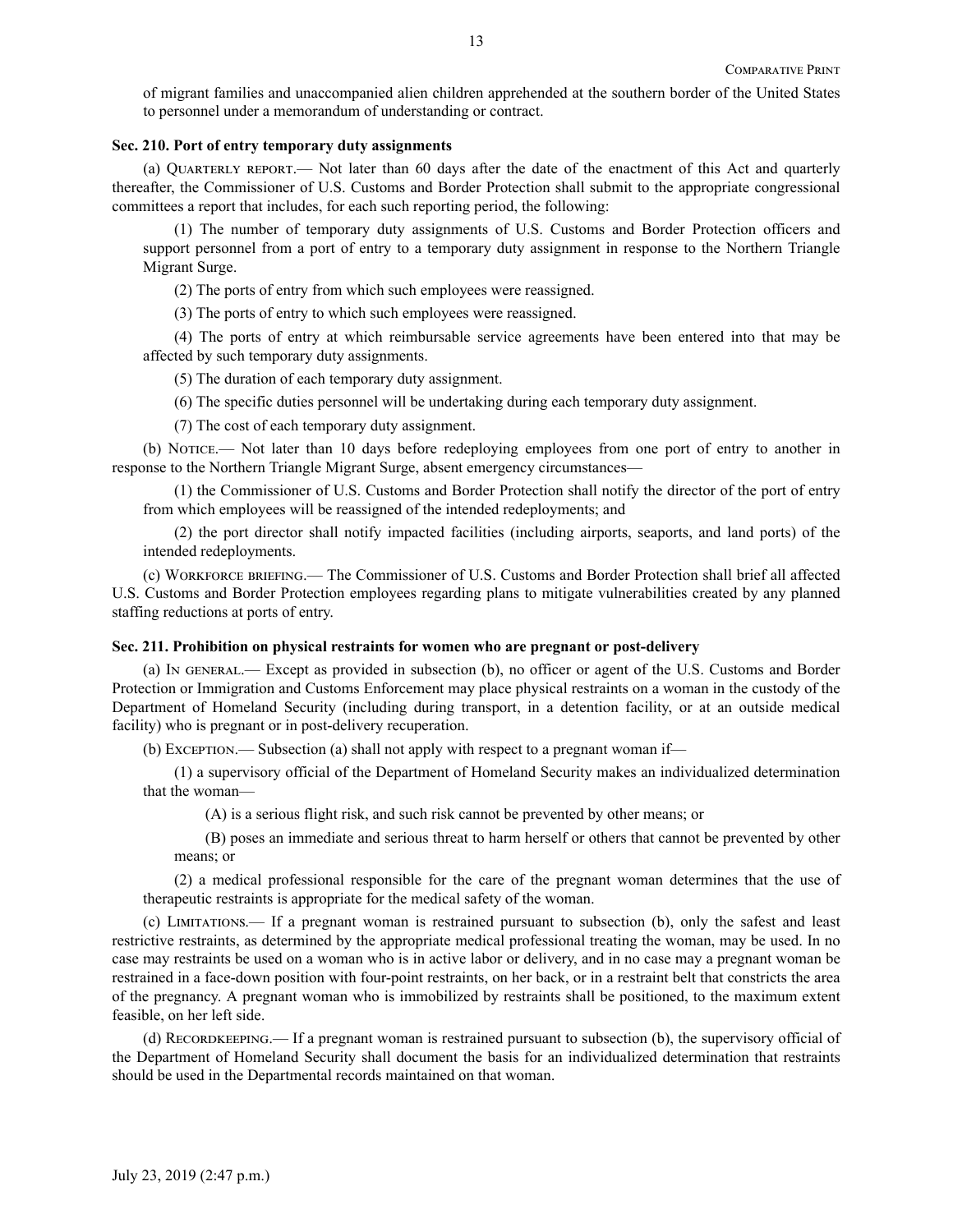# **Title III—Oversight**

#### **Sec. 301. GAO report on the extent of CBP activities, operations, and claimed authority**

Not later than one year after the date of the enactment of this subsection, the Comptroller General of the United States shall submit to the Committee on Homeland Security and the Committee on the Judiciary of the House of Representatives and the Committee on Homeland Security and Governmental Affairs and the Committee on the Judiciary of the Senate a report that assesses the following issues:

(1) How far into the United States interior the current activities, operations (including checkpoints), and claimed authority of U.S. Customs and Border Protection extend.

(2) The extent to which the area of activities, operations, and claimed authority referred to in paragraph (1) is necessary.

(3) The effectiveness of U.S. Customs and Border Protection's interior enforcement and its impact on civil, constitutional, and private property rights.

#### **Sec. 302. Migrant deaths reporting**

(a) Immediate reports.— Not later than 24 hours after a migrant death, the Secretary of Homeland Security shall report such death to the Committees on Homeland Security and Judiciary of the House of Representatives and the Committees on Homeland Security and Governmental Affairs and Judiciary of the Senate.

(b) ANNUAL REPORT ON MIGRANT DEATHS.— Not later than 180 days after the date of the enactment of this Act and annually thereafter, the Commissioner of U.S. Customs and Border Protection and the Director of U.S. Immigration and Customs Enforcement shall jointly submit to the Comptroller General of the United States, the Committees on Homeland Security and Judiciary of the House of Representatives, and the Committees on Homeland Security and Governmental Affairs and Judiciary of the Senate a report on migrant deaths that occurred in the preceding year along the United States-Mexico border, including information on the following:

(1) The total number of documented migrant deaths within the preceding year of the report.

(2) A geographical breakdown of where such migrant deaths occur.

(3) To the extent possible, the cause of death for each migrant.

(4) A detailed description of U.S. Customs and Border Protection and U.S. Immigration and Customs Enforcement programs or plans to reduce the number of migrant deaths along the border, including an assessment on the effectiveness of water supply sites and rescue beacons.

(5) Criteria and methodology for collecting such data within each sector.

(c) GAO report on migrant deaths.— Not later than one year after the submission of the first report required under subsection (a), the Comptroller General of the United States shall publish a review on the extent to which U.S. Customs and Border Protection and U.S. Immigration and Customs Enforcement have—

(1) adopted measures, such as programs or plans, to reduce migrants deaths;

(2) the effectiveness of its efforts to reduce migrant deaths; and

(3) collected data and information sharing as well as cooperation between U.S. Customs and Border Protection, U.S. Immigration and Customs Enforcement, local and State law enforcement, foreign diplomatic and consular posts, and nongovernmental organizations to accurately identify deceased individuals and notify family members and compare information to missing persons registries.

# **Sec. 303. Review of the use of force**

Not later than one year after the date of the enactment of this Act, the Comptroller General of the United States shall examine the extent to which U.S. Customs and Border Protection and U.S. Immigration and Customs Enforcement have trained their workforces regarding use of force policies, including the following (and any recommendations related to the following):

(1) Implementation of new training to improve use of force policies, including how the use of force policy conforms to Department of Homeland Security and Federal law enforcement best practices.

(2) Identified additional or alternative weapons and equipment to improve agents' and officers' abilities to de-escalate confrontations, including protective gear.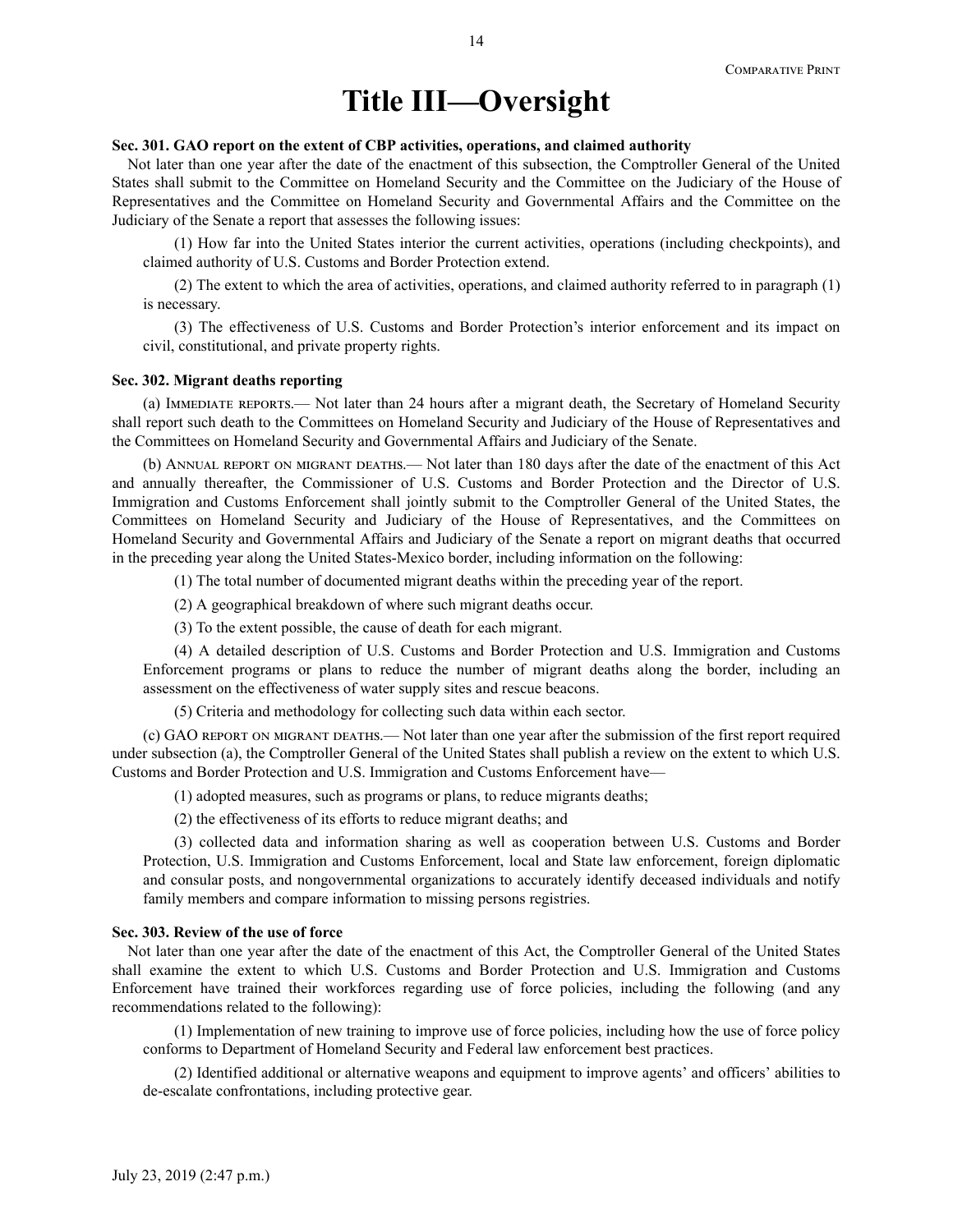(3) Established metrics to track the effectiveness of use of force training and to ensure the reporting of all incidents of use of force to determine whether such force was justified.

#### **Sec. 304. Accountability and transparency within the border zone**

(a) Definitions.— In this section:

(1) Border security.— The term ''border security'' means the prevention of unlawful entries into the United States, including entries by individuals, instruments of terrorism, narcotics, and other contraband.

(2) Border zone.— The term ''border zone'' means the 100-mile of land from a United States international land and coastal border into the interior of the United States, as established by Federal regulation in 1953.

(3) Checkpoint.— The term ''checkpoint'' means a location—

(A) at which vehicles or individuals traveling through the location are stopped by a law enforcement official for the purposes of enforcement of United States laws and regulations; and

(B) that is not located at a port of entry along an international border of the United States.

(4) Law enforcement official.— The term ''law enforcement official'' means—

(A) an agent or officer of U.S. Customs and Border Protection;

(B) an agent or officer of U.S. Immigration and Customs Enforcement; or

(C) an officer or employee of a State, or a political subdivision of a State, who is carrying out the functions of an immigration officer pursuant to—

(i) an agreement entered into under section  $287(g)$  of the Immigration and Nationality Act (8) U.S.C. 1357(g));

(ii) authorization under title IV of the Tariff Act of 1930 (19 U.S.C. 1401 et seq.); or

(iii) any other agreement with the Department of Homeland Security, including any Federal grant program.

(5) Patrol stop.— The term ''patrol stop'' means search, seizure, or interrogation of a motorist, passenger, or pedestrian initiated anywhere except as part of an inspection at a port of entry or a primary inspection at a checkpoint.

(6) Primary inspection.— The term ''primary inspection'' means an initial inspection of a vehicle or individual at a checkpoint.

(7) Secondary inspection.— The term ''secondary inspection'' means a further inspection of a vehicle or individual that is conducted following a primary inspection.

(b) Data collection by law enforcement officials for border security and immigration enforcement activities within the border zone.—

(1) Data collection regarding stops and searches and activity at interior checkpoints.— A law enforcement official who initiates a patrol stop or who detains any individual beyond a brief and limited inquiry, such as a primary inspection at a checkpoint, shall record the following:

(A) The date, time, and location of the contact.

(B) The law enforcement official's basis for, or circumstances surrounding, the contact, including if such individual's perceived race or ethnicity contributed to the basis for, and circumstances surrounding, the contact.

(C) The identifying characteristics of such individual, including the individual's perceived race, gender, ethnicity, and approximate age.

(D) The duration of the stop, detention, or search, whether consent was requested and obtained for the contact, including any search.

(E) A description of any articulable facts and behavior by the individual that justify initiating the contact or probable cause to justify any search pursuant to such contact.

(F) A description of any items seized during such search, including contraband or money, and a specification of the type of search conducted.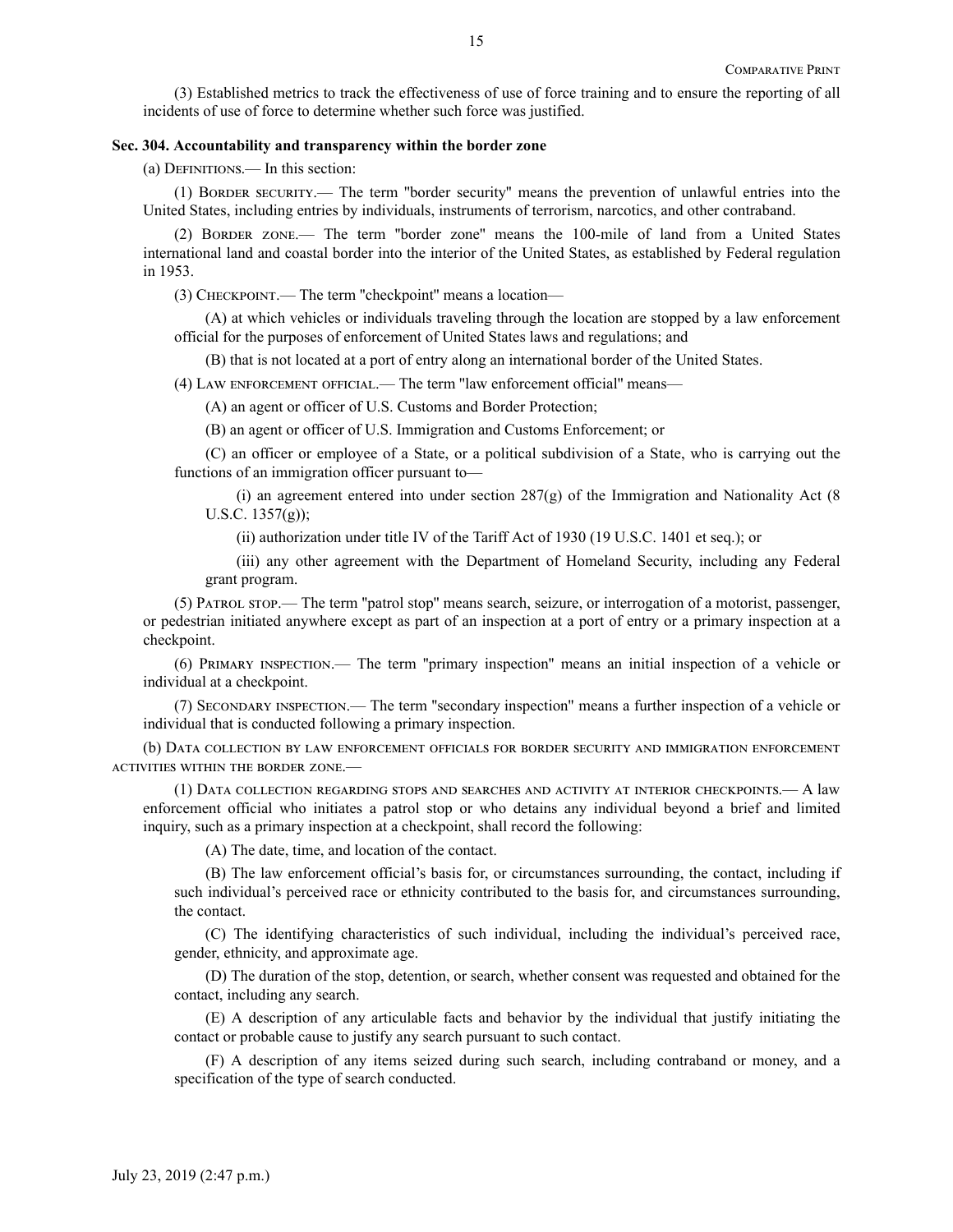(G) Whether any arrest, detention, warning, or citation resulted from such contact and the basis for such action.

(H) The immigration status of the individual, if obtained during the ordinary course of the contact without additional questioning in accordance with this section, and whether removal proceedings were subsequently initiated against the individual.

(I) If the contact involved an individual whose primary language of communication is not English, the means of communication used.

(J) If the contact occurred at a location proximate to a place of worship or religious ceremony, school or education-related place or event, courthouse or other civic building providing services accessible to the public, hospital, medical treatment, or health care facility, at a public demonstration, or an attorney's office, including a public defender or legal aid office.

(K) If the contact occurred at a location described in subparagraph (J), why that location was chosen and any supervisory approval that was sought to carry out the contact at the location.

(2) GAO AUDIT.— Not later than one year after the enactment of this Act, the Comptroller General of the United States shall conduct an audit of the data compiled under paragraph (1) to determine whether law enforcement officials are complying with data collection requirements and submit to Congress a report that contains a summary of the findings of such audit.

(3) Open GAO recommendations.— Not later than 180 days after the date of enactment of this Act, the Commissioner of U.S. Customs and Border Protection shall submit to the Committee on Homeland Security and the Committee on Homeland Security and Governmental Affairs of the Senate a plan to address any open recommendations made by the Comptroller General on checkpoint performance and the impact of checkpoint operations on nearby communities. Within 180 days after the submission of the report to the Committees, the Comptroller General shall issue a report to the committees evaluating the Commissioner's plan to address the open recommendations.

(c) Annual report.—

(1) Requirement.— Not later than one year after the date of the enactment of this Act and annually thereafter, the Secretary of Homeland Security shall submit to Congress a report on the data compiled under subsection (b)(1), including all such data for the previous year.

(2) Availability.— Each report submitted under paragraph (1) shall be made available to the public, except for particular data if the Secretary of Homeland Security—

(A) explicitly invokes an exemption contained in paragraphs (1) through (9) of section 552(b) of title 5, United States Code; and

(B) provides a written explanation for the exemption's applicability.

(3) Privacy.— The Secretary of Homeland Security may not report unique personal identifying information of persons stopped, searched, or subjected to a property seizure, for purposes of this section.

(4) Publication.— The data compiled under subsection (b) shall be made available to the public to the extent the release of such data is permissible under Federal law.

#### **Sec. 305. Audit and inspections of detention facilities**

(a) OIG AND GAO.— The Inspector General of the Department of Homeland Security and the Comptroller General shall carry out regular audits and inspections, including unannounced audits and inspections, of processes (including recordkeeping) utilized by U.S. Customs and Border Protection to conduct intake and process individuals apprehended by U.S. Customs and Border Protection, as well as any facility operated by or for the Department of Homeland Security used to detain or otherwise house individuals in custody of the Department of Homeland Security. The Inspector General and Comptroller General shall, to the extent possible, share information and coordinate to ensure that Congress is provided timely audit and inspection information.

(b) Congressional access.—

(1) In general.— The Commissioner of U.S. Customs and Border Protection may not—

(A) prevent a Member of Congress or an employee of the United States House of Representatives or the United States Senate designated by such a Member for the purposes of this section from entering, for the purpose of conducting oversight, any such facility: and